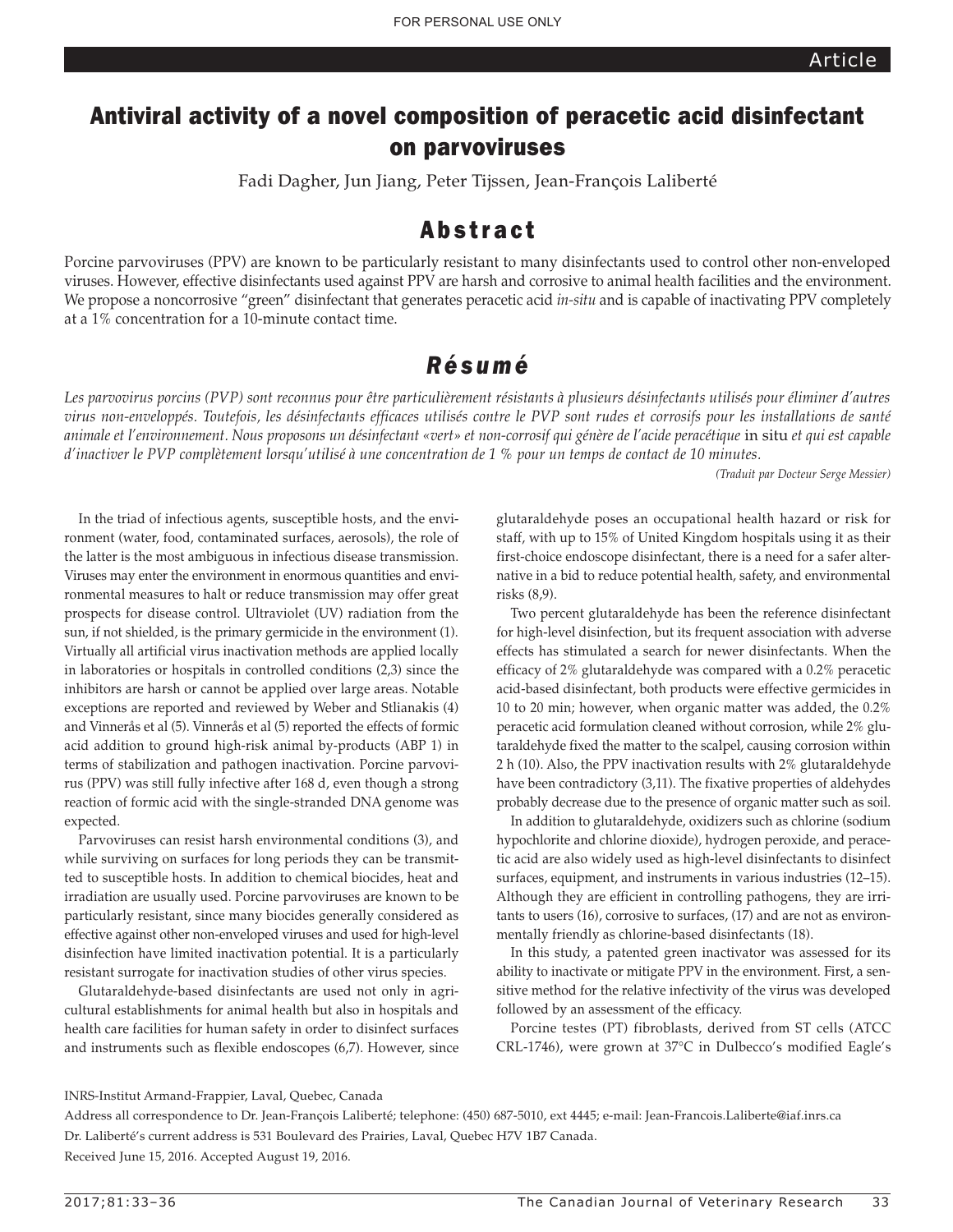

Figure 1. Porcine parvovirus inactivation by BIOXY Enviro or BIOXY +. The PPV virus stocks were incubated with 1%, 0.5%, or

medium (Wisent, Saint-Bruno, Québec, Canada) containing D-glucose and L-glutamine and supplemented with 7% heat-inactivated bovine serum (Wisent) and antibiotics Penicillin-streptomycin solution (Wisent). The porcine parvovirus (PPV, NADL-2 strain) stock was obtained by propagation in PT cell culture. The viral stocks were collected by a brief centrifugation to remove the cellular debris.

Virus inactivation was done by simply mixing the virus stocks with BIOXY Enviro or BIOXY  $+$  solution (Bioxy AFD, Montreal, Quebec, Canada). After incubation with BIOXY Enviro or BIOXY + solution, the virus stocks were mixed vigorously with an equal volume of chloroform-butanol (1:1). The viruses were then recovered by centrifuge at 10 000 rpm for 10 min as described (19). The resulting water phase was collected and loaded into a centrifugal Microcon filter unit (Millipore, Etobicoke, Ontario, Canada) by following the manufacturer's instructions, with the purpose of removing the remaining BIOXY Enviro or  $BIOXY + compound$ . The viruses that were retained by the filter were then suspended with equal volume of  $1 \times$  phosphate-buffered saline (PBS) for titration.

Viral titers were determined by immunofluorescence (IF) as described previously (20). Briefly, cells were plated at  $1 \times 10^4$  per well in 96-well plates. The cells were infected 24 h later. The infected

cells were proceeded for the IF assay at 20 h after infection. The cells were fixed with 3% formaldehyde solution for at least 30 min, and then were permeabilized with 3% Triton X-100 for 30 min, followed by incubation with a monoclonal mouse capsid-specific antibody (3C9-D11-H11), together with anti-mouse Alexa Fluor 488 as a secondary antibody (Thermo Fischer Scientific, Canada). The fluorescent nuclei were then scored, and the virus titers were expressed in fluorescent focus-forming units/mL (FFU/mL).

First, the PPV virus stocks were treated with 1%, 0.5%, and 0.1% of BIOXY Enviro or BIOXY  $+$  for 10 min. The experiments were repeated 3 times. It was found that  $1\%$  BIOXY Enviro or BIOXY + inactivated the viruses efficiently, while 0.5% or 0.1% of BIOXY Enviro or  $BIOXY$  + showed partial virus inactivation (Figure 1). Additionally, this concentration of BIOXY Enviro or BIOXY + did not affect the viability of the PT cell. No fluorescent signal was detected with cells treated with BIOXY Enviro or BIOXY  $+$  (data not shown).

Then, to assess the ability of the BIOXY Enviro and BIOXY  $+$  for virus inactivation over a period of 60 min, the PPV virus stock was incubated with  $0.1\%$  of BIOXY Enviro or BIOXY + for 10, 20, 30, 40, 50, and 60 min, after which the viral titers were determined. The experiments were repeated 3 times. The viral titers didn't decrease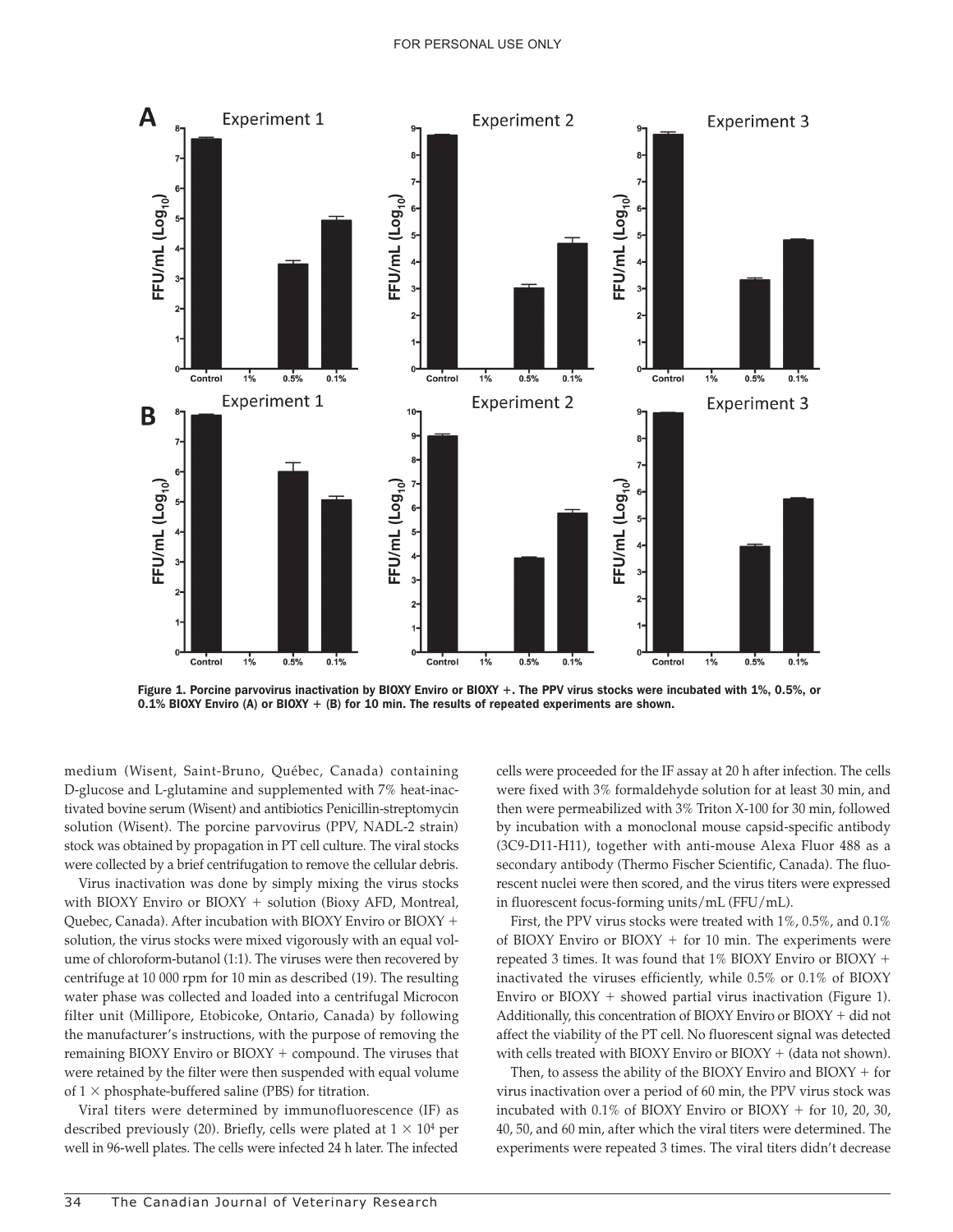

Figure 2. Porcine parvovirus inactivation is concentration-dependent. The PPV virus stocks were treated with 0.1% BIOXY Enviro

dramatically after a 10-minute incubation, and the viruses were still infectious even after 60 min (Figure 2). This indicates that the virus inactivation is concentration-dependent.

The PPV were completely inactivated by 1% BIOXY Enviro or BIOXY + for 10 min; however, PPV inactivation was concentrationdependent with the best activity demonstrated at 1% concentration for both BIOXY Enviro or BIOXY  $+$ .

#### Acknowledgments

This research was supported by the National Sciences and Engineering Research Council, and Atomes F.D. Inc. (Montréal, Québec, Canada).

#### **References**

- 1. Lytle CD, Sagripanti JL. Predicted inactivation of viruses of relevance to biodefense by solar radiation. J Virol 2005;79: 14 244–14 252.
- 2. Caruso C, Gobbi E, Biosa T, Andro M, Cavallazzi U, Masoero L. Evaluation of viral inactivation of pseudorabies virus, encepha-

lomyocarditis virus, bovine viral diarrhea virus and porcine parvovirus in pancreatin of porcine origin. J Virol Methods 2014; 208:79–84.

- 3. Eterpi M, McDonnell G, Thomas V. Disinfection efficacy against parvoviruses compared with reference viruses. J Hosp Infect 2009;73:64–70.
- 4. Weber TP, Stilianakis NI. Inactivation of influenza A viruses in the environment and modes of transmission: A critical review. J Infect 2008;57:361–373.
- 5. Vinnerås B, Samuelson A, Emmoth E, Nyberg KA, Albihn A. Biosecurity aspects and pathogen inactivation in acidified high risk animal by-products. J Environ Sci Health A Tox Hazard Subst Environ Eng 2012;47:1166–1172.
- 6. Lane V, McKeever JD, Fallon M. Buffered glutaraldehyde (Cidex). A new disinfectant specially useful in urology. J Ir Med Assoc 1966;58:131–132.
- 7. Li XW, Li QL, Li T. [Experimental observation on microbicidal activity of a complex glutaraldehyde disinfectant]. Zhonghua Liu Xing Bing Xue Za Zhi, 1996;17:292–295.
- 8. Gray J. Finding an alternative endoscope disinfectant to glutaraldehyde. Prof Nurse 2005;20:50–51.